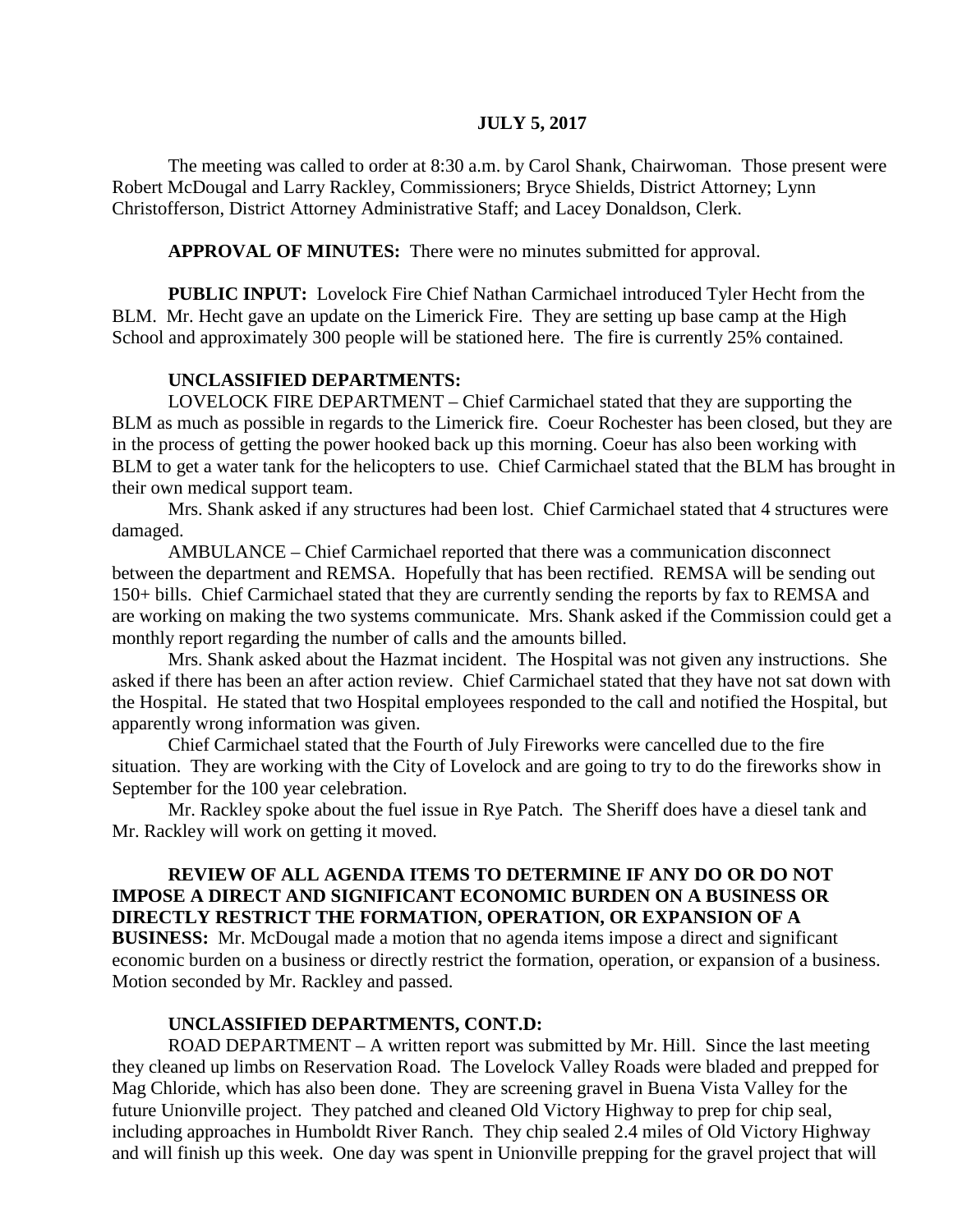take place in mid-July. Gerry Monroe took the fire truck to Las Vegas to have the new tank installed for the Fire Department.

LANDFILL & RECYCLING – Mitch Nielsen was present.

Mr. Nielsen reported that Stantec completed the Financial Assurance and submitted it to NDEP (Nevada Division of Environmental Protection). The two month average for loads dumped is approximately 14 tons. The issue with the Grass Valley Transfer Site has gotten a little better, but the amount of trash is still higher than it should be.

SENIOR CENTER/VOLUNTEER COORDINATOR – Mr. Rackley reported that Mrs. McKinney is cooking this week and unable to attend today's meeting.

BUILDINGS AND GROUNDS – John Handka was present.

Mr. Handka reported that they have been spraying weeds as they have time. They have increased the watering time on the Courthouse lawn. The trees at the cemetery and ball fields will be trimmed.

*Derby Field Airport mobile home insurance claim – update and approval to proceed with repairs and/or replacement:* Mr. Handka stated that the insurance adjuster was out last week, but he has not heard anything yet.

Mr. Handka also reported that he increased the fuel prices at the Airport by \$0.15, which is still \$0.10 lower than surrounding airports.

Mr. Handka stated that the BLM will be staging aircraft at Derby Field due to area fires. He also stated that they discussed the Air Force using the runways at the last meeting and Mr. Handka had to deny their request as the weight was too high.

GRASS VALLEY FIRE DEPARTMENT – Sean Burke was present.

Mr. Burke reported that HGH's (Humboldt General Hospital) helicopter is available, but there may be some limitations due to smoke, etc.

The Grass Valley Fire Department currently has 15 people on the roster. Three people moved. The burn ban will go into effect later this month. The Firehouse construction is coming along nicely. Mr. Burke also reported that 6 people recently took the State Hazmat test, which was proctored by Chief Carmichael. Mr. Burke explained that there are two components to the test, Awareness and Operations. Five of the six passed the Awareness portion, but only one of the six passed the Operations portion. Mr. Burke stated that the County might want to look at a local certification instead of the State certification.

## **GRASS VALLEY ADVISORY BOARD:** Sean Burke was present.

Mr. Burke thanked the Board for the Proclamation recognizing Annette Stripe. He stated that the Board currently has three active members. He also stated that they are trying to get one of the Drug/Alcohol Counselors from Winnemucca to speak at their next meeting.

# **UNCLASSIFIED DEPARTMENTS, CONT.:**

COMMUNITY CENTER/ECONOMIC DEVELOPMENT – *Approval of rental agreement with City of Lovelock for office space for Economic Development Director:* Mr. McDougal made a motion to approve the rental agreement with the City of Lovelock for office space for the Economic Development Director as presented. Motion seconded by Mr. Rackley and passed.

**JERRY ALLEN, SHERIFF:** Sheriff Allen reported that the last two days the Sheriff's Department, along with Search and Rescue, has been out making pre-notification checks of residents in the Unionville/Oreana area. With last week's hazmat incident and the fires, the Department has been severely taxed due to lack of personnel and equipment.

Sheriff Allen reported that the Jail is currently at 81% capacity. They've had 22 bookings within the last two weeks.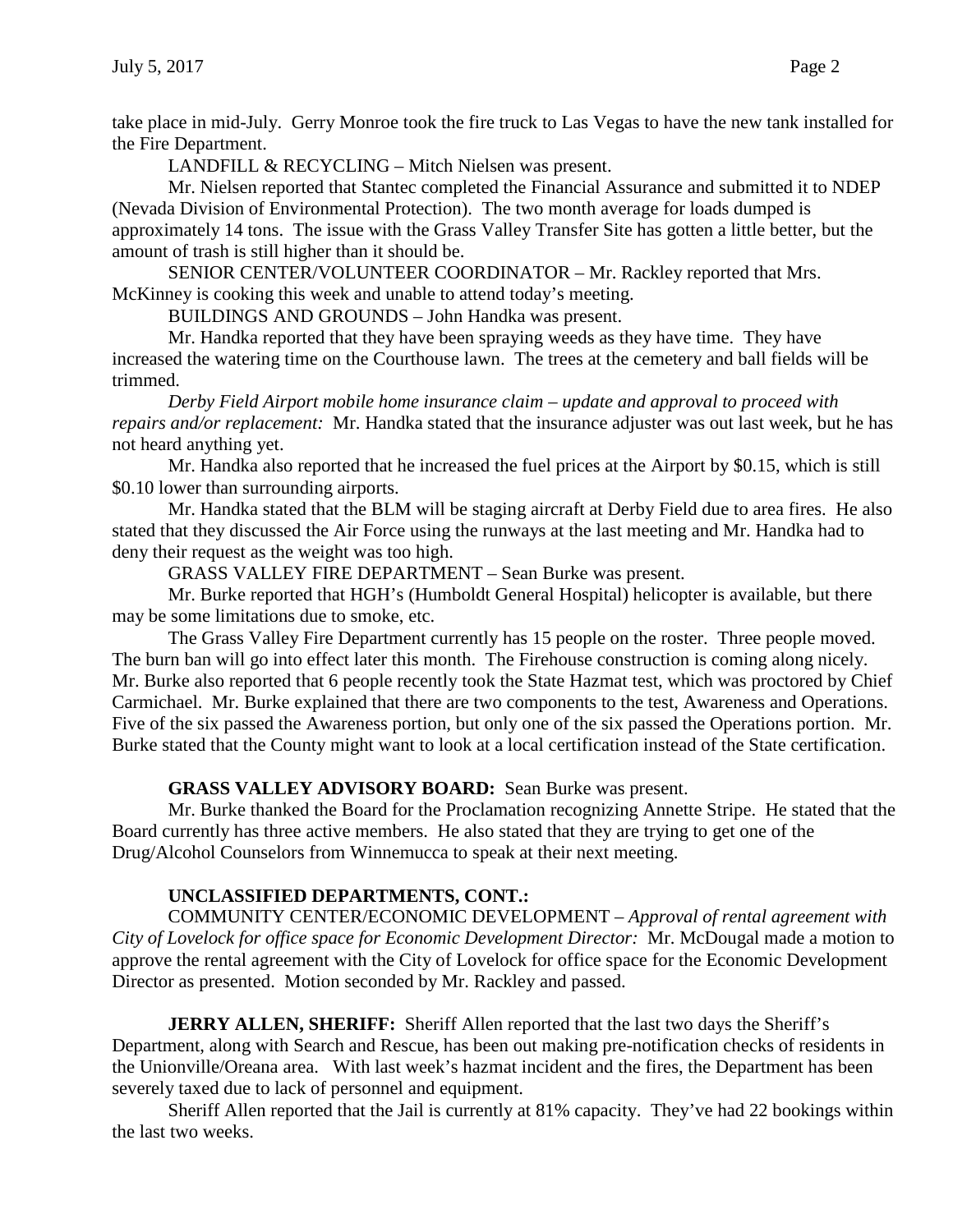Sheriff Allen applied for the bullet proof vest grant reimbursement, but he has not heard anything yet. There is another grant application due July  $10^{th}$  for personnel. Sheriff Allen will be submitting a request for four officers. After reading the requirements, he found that the County has to have a plan to cover those positions for 12 months following commencement of the grant. An item will be put on the next agenda to discuss this further.

Sheriff Allen stated that he doesn't always have time to get specific items on the agenda and asked if he could have some sort of consent agenda item. Mrs. Shank suggested having an item on the next agenda to discuss how much leeway the board can give.

*Approval to advertise/hire a deputy to replace a retiree in September 2017:* Sheriff Allen stated that he received a letter of retirement from Gary Rogers. Deputy Rogers will be retiring on September 17<sup>th</sup>. Sheriff Allen would like to hire someone now so that they can complete the training prior to Deputy Rogers' retirement.

Mr. Rackley made a motion to approve the advertising and hiring of a deputy to replace a retiree in September 2017. Motion seconded by Mr. McDougal and passed.

### **UPDATE AND PROGRESS OF SITE LOCATION, DESIGN, FUNDING, AMENITIES AND CONSTRUCTION OF POTENTIAL NEW LAW ENFORCEMENT CENTER:** Mr.

Rackley stated that he and Sheriff Allen will be meeting to go over the plot plan again. They do have a floor plan that they will be cutting and pasting as to the Sheriff's specifications.

**SALARY RESOLUTION:** E. BLONDHEIM, SHERIFF'S OFFICE – Mr. Rackley made a motion to approve the Salary Resolution for Eric Blondheim, moving him from a Deputy, Range LE12, Step E to a Sergeant, Range LE14, Step A effective July 1, 2017. Motion seconded by Mr. McDougal and passed.

**LACEY DONALDSON, CLERK- TREASURER:** Mrs. Donaldson reported that June 20<sup>th</sup> – 23<sup>rd</sup> she was in Las Vegas attending the Secretary of State's Election Conference. Secretary Cegavske and her staff did not provide exact numbers regarding the funding for new election equipment, but they will be sending out a sort of grant application. Mrs. Donaldson is anticipating approximately \$60,000.

Mrs. Donaldson stated that she is waiting on the Assessor's office to finish up their work on the tax roll and then she will do her part to get the new year's bills in the mail by July  $15<sup>th</sup>$ .

APPROVAL OF CORRECTIONS/CHANGES TO THE TAX ROLL – There were no corrections submitted for approval.

SALARY RESOLUTION, B. MEDEIROS – Mr. McDougal made a motion to approve the Salary Resolution for Barrie Medeiros moving her from an Administrative Clerk I, Range 23, Step 1 to an Administrative Clerk II, Range 26, Step 1 effective July 18, 2017. Motion seconded by Mr. Rackley and passed.

**RENE CHILDS, RECORDER-AUDITOR:** Mrs. Childs gave the Board the monthly revenue reports. She also informed the Board that we did receive PILT (Payment in lieu of Tax) funding last week.

### **DISCUSSION REGARDING POLICY/AGREEMENT FOR USING THE PERSHING**

**COUNTY TENT:** Mrs. Childs gave some background information regarding the purchase of the current tent. The original tent was donated by Coeur Rochester. That tent was destroyed and a new tent was purchased in 2012. The new tent was paid for out of the Building Fund. Mrs. Childs stated that there have been several requests to use the tent. Mrs. Childs stated that if we are going to let people borrow it, it should be handled in the same manner as renting the Community Center.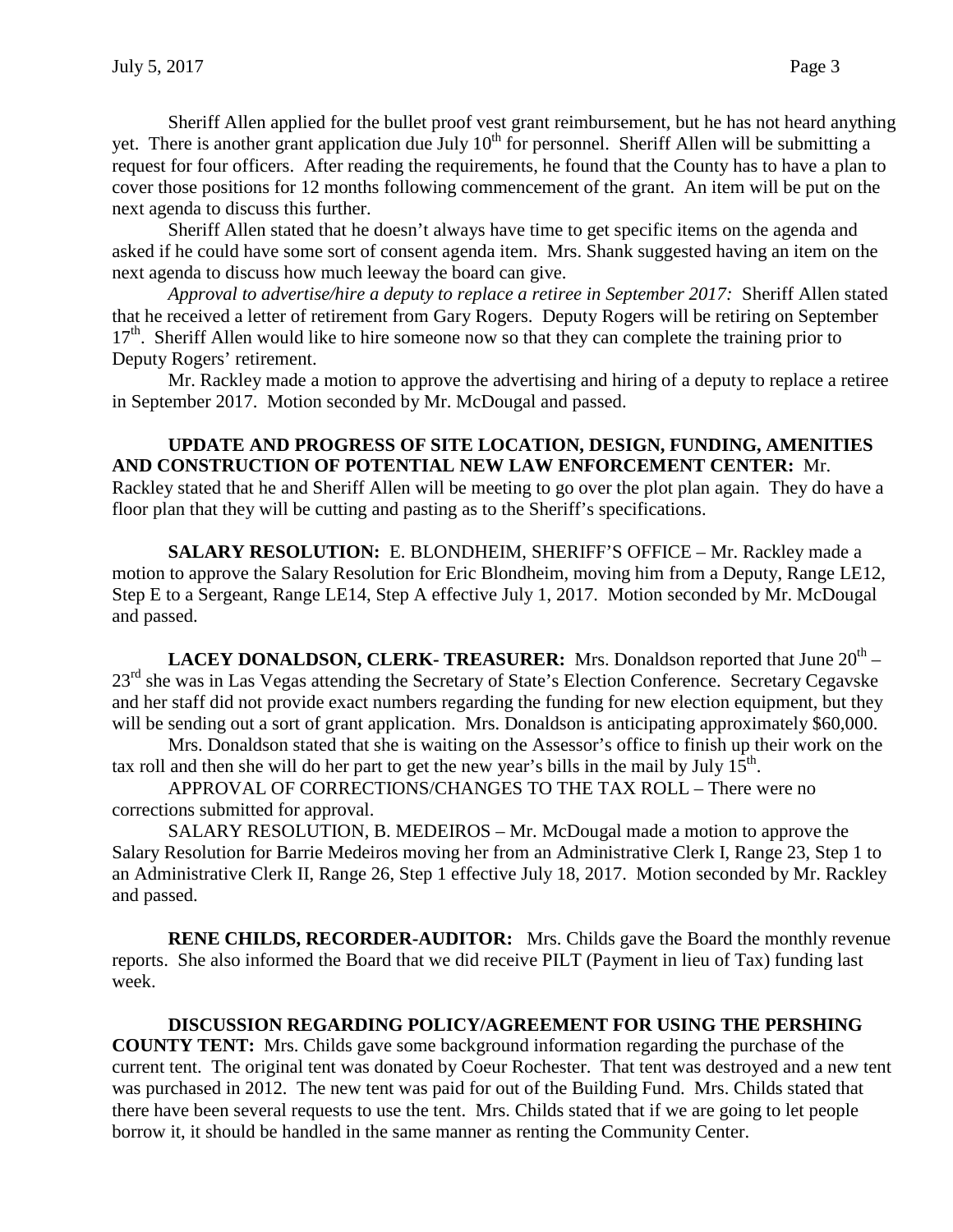The Board decided that this would be a good fit for the Community Center Board. It will be referred to them to come up with a policy and a rental agreement.

Mr. McDougal made a motion to refer this item to the Community Center Board to determine a rental policy and agreement. Motion seconded by Mr. Rackley and passed.

Mr. Shields had some concerns regarding liability and leasing County equipment that was paid for with tax dollars to private individuals.

**LIBRARY:** Kathie Brinkerhoff was present.

Ms. Brinkerhoff stated that the Summer Reading Program will end next Monday. On August 21<sup>st</sup> they will be having an Eclipse Party. Ms. Brinkerhoff stated that the Library has purchased some viewing glasses.

Ms. Brinkerhoff stated that last Friday she received a letter of resignation from Margaret Tantilla. She did give two weeks notice, but also started two weeks of vacation on Monday. An item will be put on the next agenda to approve the advertisement and hiring to fill the position.

Ms. Brinkerhoff stated that the computers are down today due to the fire destroying some of AT&T's line. Ms. Brinkerhoff also stated that the Library only has two board members.

The meeting recessed at 9:57 a.m. and reconvened at 10:00 a.m.

**APPROVAL OF AMENDMENT #1 TO INTRASTATE INTERLOCAL CONTRACT BETWEEN STATE OF NEVADA AND PERSHING COUNTY FOR COMMUNITY HEALTH SERVICES PROGRAM:** Mrs. Shank stated that this will be put on the next agenda as they do not have a complete contract.

**PROCLAMATIONS AND AWARDS:** There were no Proclamations or Awards discussed.

### **CORRESPONDENCE:** There was no correspondence discussed.

**PLANNING AND BUILDING DEPARTMENT; IMLAY WATER SYSTEM:** James Evans was present.

Mr. Evans reported that tonight's Planning Commission meeting has been rescheduled for July 19<sup>th</sup>. He also reported that the office has been busy. Nine permits were issued in June.

GRASS VALLEY FIREHOUSE ADDITION – REQUEST FOR APPROVAL OF CHANGE ORDER FROM MICHAEL CLAY CONSTRUCTION IN THE AMOUNT OF \$23,623.92 FOR ADA COMPLIANCE – The changes to the Firehouse to meet ADA standards were discussed at a previous meeting.

Mr. Rackley made a motion to approve the change order from Michael Clay Construction in the amount of \$23,623.92 for ADA Compliance issues. Motion seconded by Mr. McDougal and passed.

**PERSHING COUNTY CEMETERY BOARD:** REQUEST FOR APPROVAL OF A RESOLUTION TO INCREASE THE FEE AMOUNT TO RESERVE A BURIAL PLOT IN COUNTY CEMETERIES FROM \$75.00 TO \$250.00 AND TO PROVIDE FOR A PAYMENT PLAN FOR THE RESERVATION OF BURIAL PLOTS – Mrs. Shank stated that the Cemetery Board has been reviewing the fees for quite some time and have reviewed the fees from the surrounding communities as well. The average is approximately \$250.00. Our cemetery fees have not been increased since the late 80's. Mrs. Shank stated that they also discussed payment plans. They would like to increase the plot fee to \$250, with a \$50 deposit required at the time of purchase and the remainder paid within one year. If the burial is to take place right away, full payment is required. If someone wishes to purchase 2-5 plots the deposit is increased to \$100 and the balance may be paid within two years. If purchasing 6 or more plots the deposit would be \$250 and they could pay the balance within three years.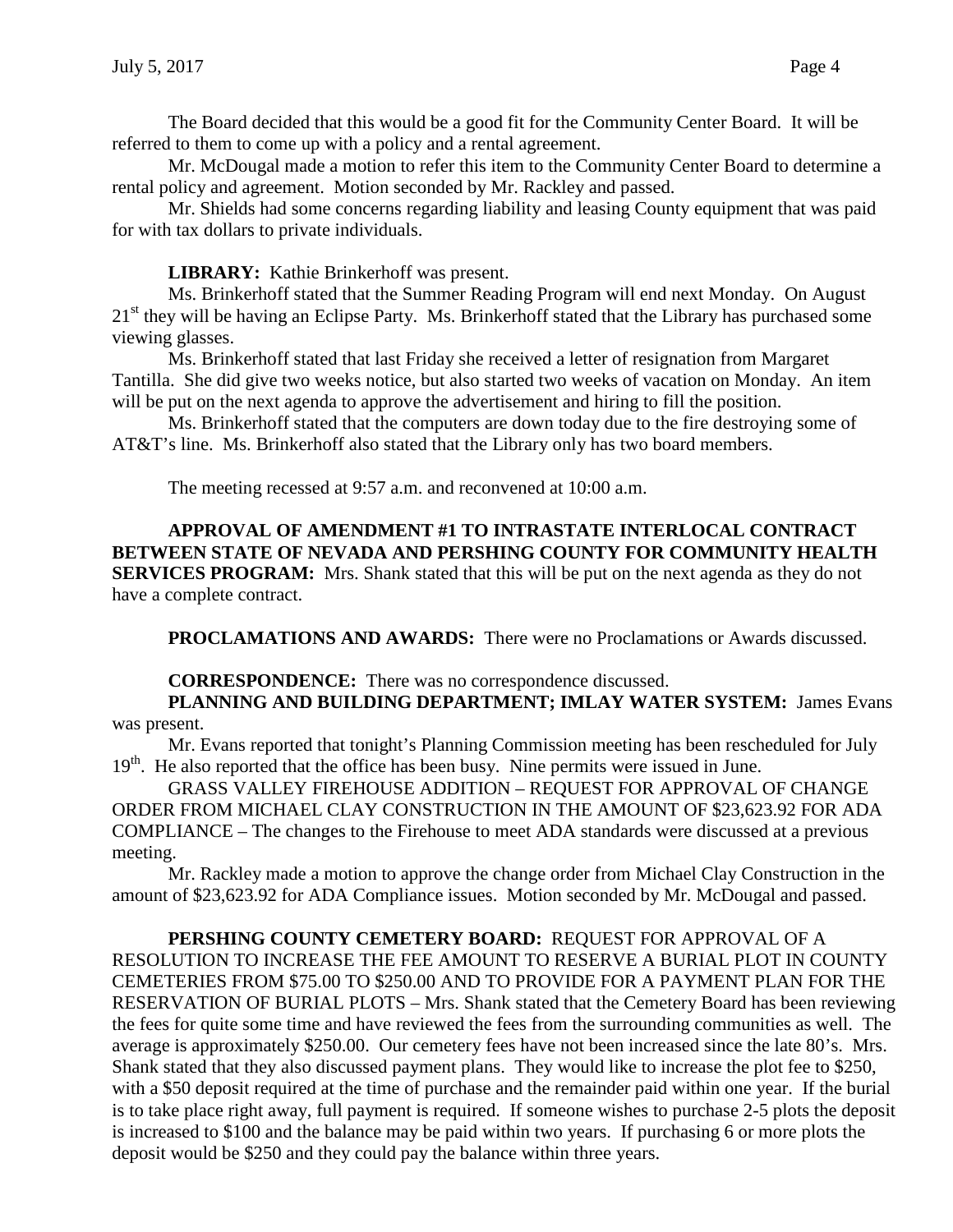Mr. Shields stated that the current Ordinance also allows a mapping fee. Mrs. Shank stated that the Cemetery Board has not discussed this. She will take this back to them and then the recommendation will come back to the Commission.

**LITIGATION MEETING:** A Litigation Meeting was not needed.

**REPORT FROM LEGAL COUNSEL:** Mr. Shields did not have anything to report.

**REPORT FROM ADMINISTRATIVE ASSISTANT:** APPROVAL TO PROCEED WITH PURCHASING NEW COUNTY FLAGS WITH COUNTY SEAL – The Board would like to see a graphic drawing before new flags are ordered.

**2017 LEGISLATIVE MATTERS:** The Board had a list from NACO (Nevada Association of Counties) of Bills that might require county action. Mr. Shields stated that he had a more comprehensive list that he is reviewing and will have more information for the Board at the next meeting.

Mrs. Childs stated that the Recording fees will increase as of October  $1<sup>st</sup>$ .

## **UPDATE ON MATTERS RELATING TO THE PERSHING COUNTY ECONOMIC DEVELOPMENT AND CONSERVATION ACT:** The Board did not have anything new to report.

**ITEMS FOR FUTURE AGENDAS:** No items were discussed.

### **MATTERS OF THE BOARD FOR DISCUSSION, BOARD MEMBER REPORTS, BOARD LIAISON REPORTS:** Mr. Rackley reported that the Senior Center Advisory Board met. Mr. Rackley spoke about the 911 Surcharge Committee and wasn't sure what to do next as there hasn't been any public interest to serve on the Board. There are two trucks scheduled to pick up material from the Recycling Center.

Mr. Rackley also reported that he spent over six hours on Toulon Peak running cable and testing the signals. The TV Board will meet on July  $11<sup>th</sup>$  to discuss what changes need to be made. Mr. Rackley stated that someone had left the door open and changed the thermostat setting to 85 degrees.

Mr. McDougal reported that he has a PCEDA meeting next Monday. He also stated that the Commission needs to discuss Marijuana regulations.

Mrs. Shank stated that she has a Cemetery Board meeting coming up as well as the Pershing Health Care Foundation.

Mrs. Shank and Mr. Shields attended the City Council meeting last week. Mr. Shields stated that they had a number of items on their agenda that fall under the County Commission's jurisdiction. They discussed the Recreation Board, the County's Drug and Alcohol Policy, marijuana establishments and alcohol at Olfer's Garage (Lovelock Firehouse). Mr. Shields stated that his office and Mr. McDougal will be providing some training to the Recreation Board in regards to what authority they have as a board and what their responsibilities are in the near future. Mrs. Shields also stated that he felt the City was receptive of the County's letter regarding alcohol at Olfer's Garage and it will be on the City's next agenda for further discussion.

**PUBLIC INPUT:** There was no public input at this time.

The meeting recessed at 10:35 a.m. and reconvened at 11:47 a.m.